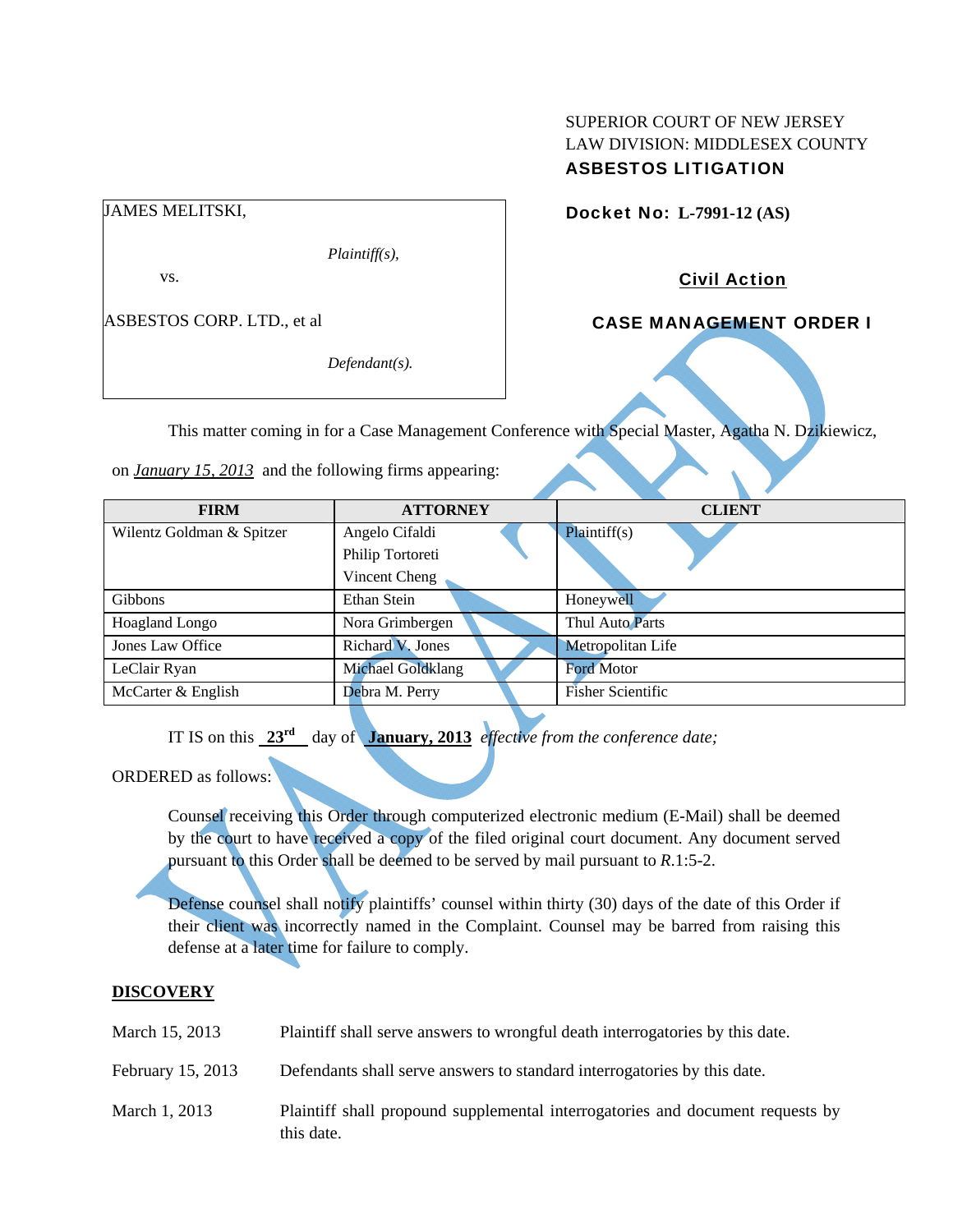- April 1, 2013 Defendants shall serve answers to supplemental interrogatories and document requests by this date.
- March 1, 2013 Defendants shall propound supplemental interrogatories and document requests by this date.
- April 1, 2013 Plaintiff shall serve answers to supplemental interrogatories and document requests by this date.
- April 30, 2013 Fact discovery, including depositions, shall be completed by this date. Plaintiff's counsel shall contact the Special Master within one week of this deadline if all fact discovery is not completed.
- April 30, 2013 Depositions of corporate representatives shall be completed by this date.

## **EARLY SETTLEMENT**

May 3, 2013 Settlement demands shall be served on all counsel and the Special Master by this date.

## **SUMMARY JUDGMENT MOTION PRACTICE**

- May 24, 2013 Summary judgment motions limited to product identification issues shall be filed no later than this date.
- June 21, 2013 Last return date for product identification summary judgment motions.

#### **OTHER MOTIONS**

- June 14, 2013 Filing date.
- July 12, 2013 Return date.

#### **MEDICAL DEFENSE**

March 15, 2013 Plaintiff shall serve executed medical authorizations by this date. March 29, 2013 Any defendant wishing to present a medical defense shall advise all counsel of its intention by entering a Notice of Appearance of Defense Medical Counsel by this date. Any defendant who does not file such an appearance by this date may be foreclosed from asserting a medical defense. May 31, 2013 Plaintiff shall serve additional medical expert reports by this date. May 31, 2013 Plaintiff is to arrange for the transfer of pathology specimens and x-rays, if any, by this date. July 26, 2013 Defendants shall identify its medical experts and serve medical expert reports, if any, by this date.

\_\_\_\_\_\_\_\_\_\_\_\_\_\_\_\_\_\_\_\_\_\_\_\_\_\_\_\_\_\_\_\_\_\_\_\_\_\_\_\_\_\_\_\_\_\_\_\_\_\_\_\_\_\_\_\_\_\_\_\_\_\_\_\_\_\_\_\_\_\_\_\_\_\_\_\_\_\_\_\_\_\_\_\_\_\_\_\_\_\_\_\_\_\_\_\_\_\_\_\_\_\_\_\_\_\_\_\_\_\_